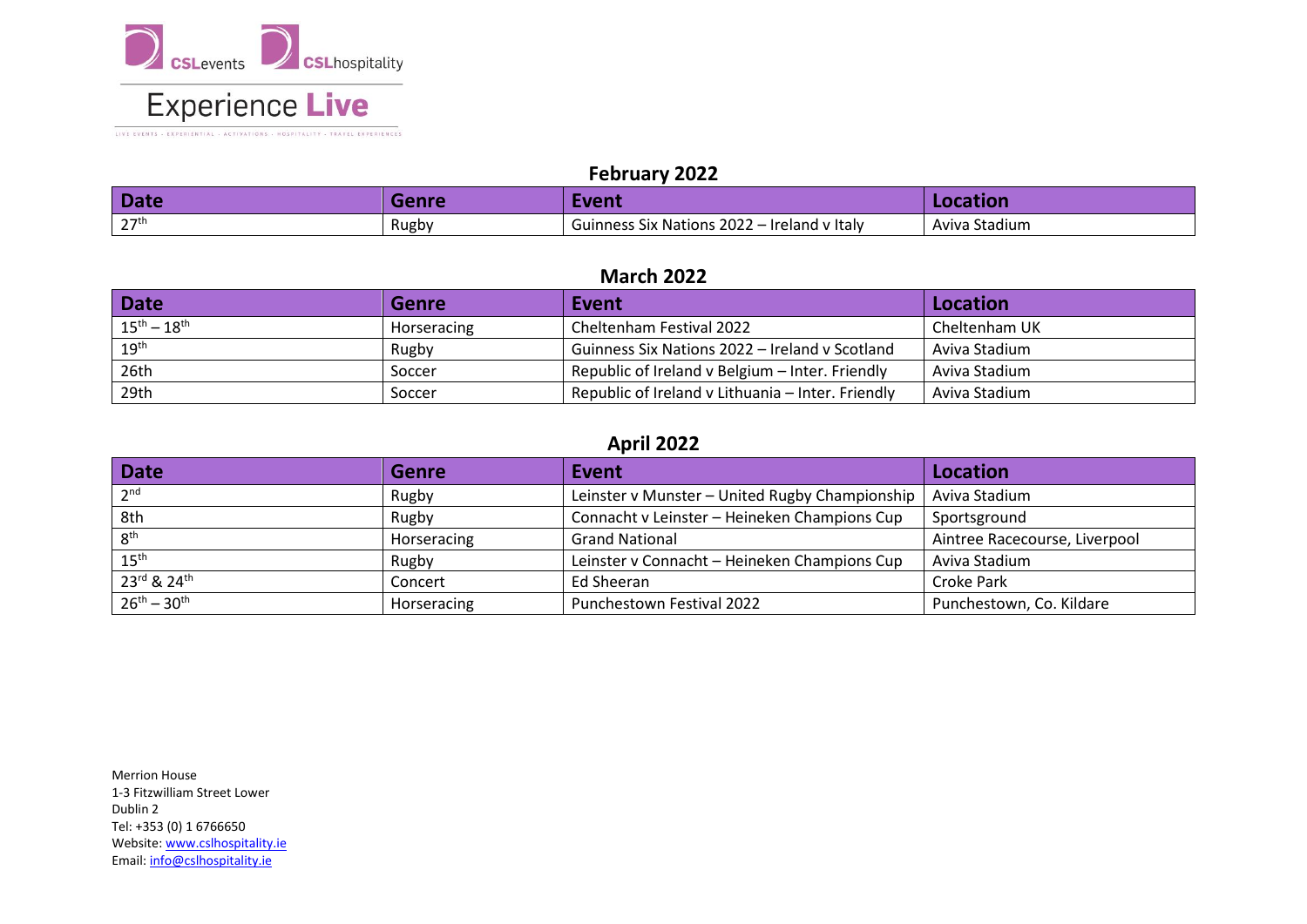

### **May 2022**

| Date                             | <b>Genre</b> | Event                                          | Location                   |
|----------------------------------|--------------|------------------------------------------------|----------------------------|
| 20 <sup>th</sup> /21st           | Rugby        | Munster v Leinster - United Rugby Championship | <b>Thomond Park</b>        |
| 22 <sup>nd</sup>                 | Formula 1    | <b>Spanish Grand Prix</b>                      | Barcelona                  |
| $22^{nd}$ – 5 <sup>th</sup> June | Tennis       | French Open                                    | <b>Stade Roland Garros</b> |
| 27 <sup>th</sup>                 | Rugby        | <b>Challenge Cup Final</b>                     | Stade Vélodrome, Marseille |
| 28 <sup>th</sup>                 | Soccer       | <b>UEFA Champions League Final</b>             | Krestovsky Stadium, Russia |
| 28 <sup>th</sup>                 | Rugby        | Heineken Champions Cup Final                   | Stade Vélodrome, Marseille |

#### **June 2022**

| <b>Date</b>                     | <b>Genre</b> | Event                                   | <b>Location</b>        |
|---------------------------------|--------------|-----------------------------------------|------------------------|
| 4 <sup>th</sup>                 | Soccer       | R.O.I. v Ukraine - UEFA Nations League  | Aviva Stadium          |
| $11^{\text{th}}$                | Soccer       | R.O.I. v Scotland - UEFA Nations League | Aviva Stadium          |
| $16th - 19th$                   | Food         | Taste of Dublin                         | Iveagh Gardens         |
| $18^{\text{th}}$                | Rugby        | United Rugby Championship Final         | TBC                    |
| 22nd                            | Concert      | Harry Styles - Love on Tour             | Aviva Stadium          |
| 24th                            | Concert      | Eagles                                  | Aviva Stadium          |
| 25 <sup>th</sup>                | Horseracing  | Dubai Duty Free Irish Derby             | The Curragh            |
| $\sqrt{27^{th}} - 10^{th}$ July | Tennis       | Wimbledon 2022                          | London, England        |
| $30th - 3rd$ July               | Golf         | Irish Open 2022                         | Mount Juliet, Kilkenny |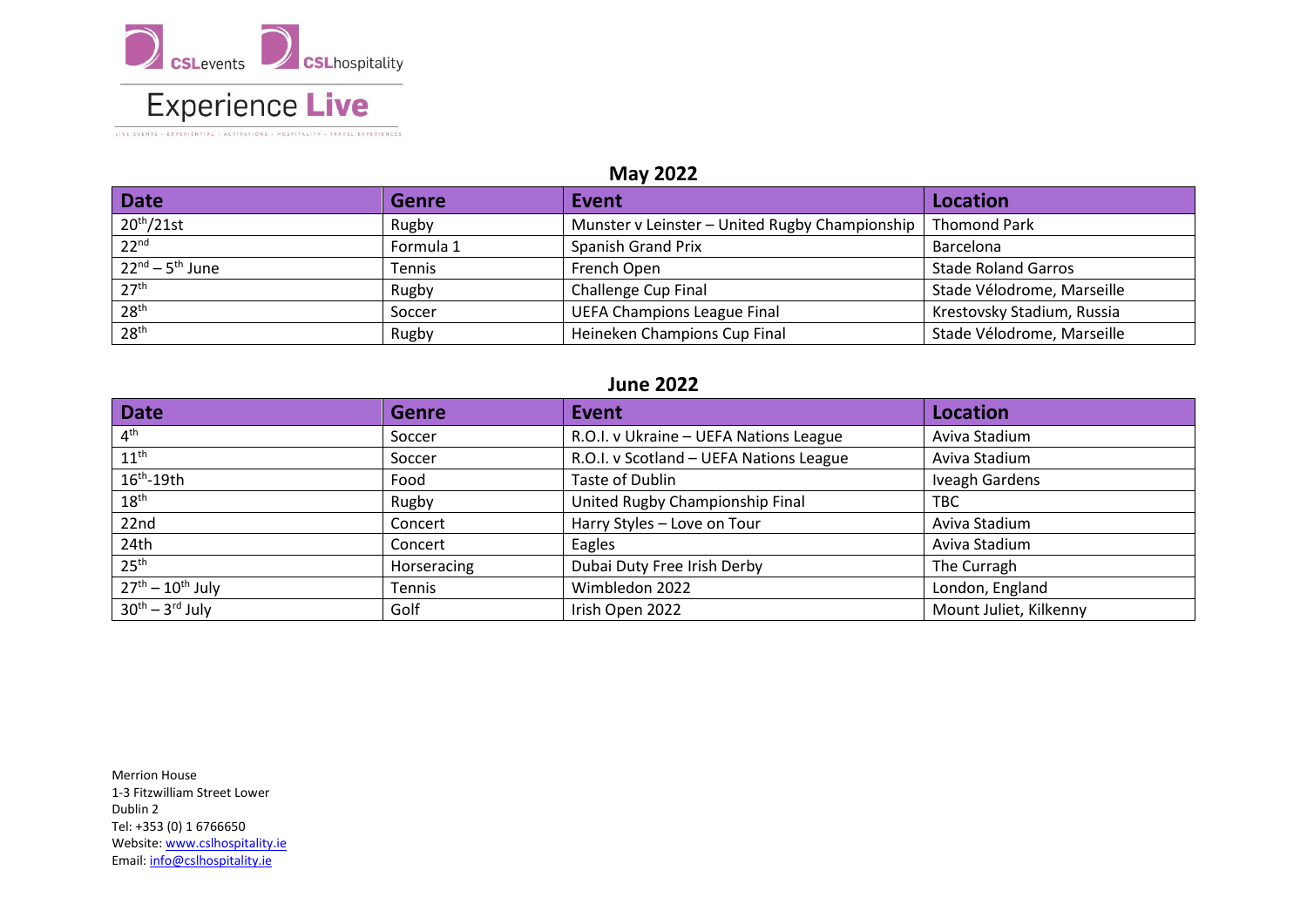

LIVE EVENTS . EXPERIENTIAL . ACTIVATIONS . HOSPITALITY . TRAVEL EXPERIENCES

## **July 2022**

| <b>Date</b>            | <b>Genre</b> | Event                             | Location              |
|------------------------|--------------|-----------------------------------|-----------------------|
| $1st - 3rd$            | Music        | Longitude Festival                | <b>Marley Park</b>    |
| 3 <sup>rd</sup>        | Formula 1    | <b>British Grand Prix</b>         | Silverstone           |
| $8th$ - 9th            | Concert      | Westlife                          | Aviva Stadium         |
| $13^{th} - 18^{th}$    | Golf         | 2022 British Open                 | St. Andrews, Scotland |
| $17^{\text{th}}$       | GAA          | All Ireland Senior Hurling Final  | <b>Croke Park</b>     |
| 24 <sup>th</sup>       | GAA          | All Ireland Senior Football Final | <b>Croke Park</b>     |
| 25 <sup>th</sup> -31st | Horseracing  | <b>Galway Summer Festival</b>     | Ballybrit             |

### **August 2022**

| Date                | Genre             | Event                   | Location      |
|---------------------|-------------------|-------------------------|---------------|
| $17^{th} - 21^{st}$ | Horse Show        | Dublin Horse Show       | RDS, Dublin   |
| 27 <sup>th</sup>    | American Football | Northwestern v Nebraska | Aviva Stadium |

## **September 2022**

| Date                                                                   | <b>Genre</b> | Event                                  | Location                     |
|------------------------------------------------------------------------|--------------|----------------------------------------|------------------------------|
| $9^{\text{th}}$ -11 <sup>th</sup> & 16 <sup>th</sup> -17 <sup>th</sup> | Concert      | <b>Garth Brooks Stadium Tour</b>       | Croke Park                   |
| $11^{\text{th}}$                                                       | Formula 1    | Italian Grand Prix                     | Monza                        |
| 26 <sup>th</sup>                                                       | Soccer       | R.O.I. v Armenia – UEFA Nations League | Aviva Stadium                |
| $30^{th}$ – 2 <sup>nd</sup> October                                    | Golf         | Ryder Cup                              | Marco Simone Golf Club, Rome |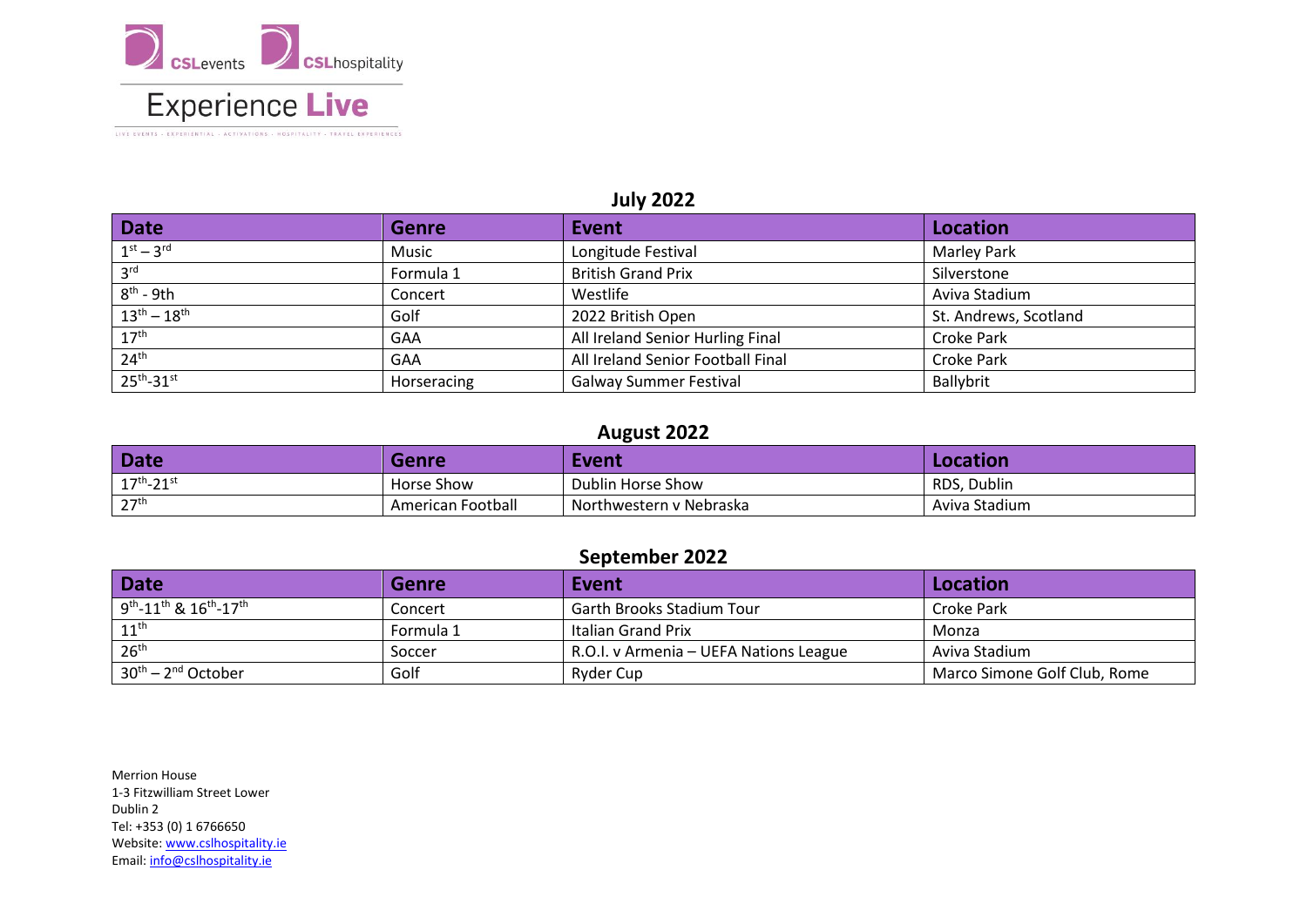

LIVE EVENTS - EXPERIENTIAL - ACTIVATIONS - HOSPITALITY - TRAVEL EXPERIENCES

#### **October 2022**

| <b>Date</b>                     | <b>Genre</b>       | Event                     | Location |
|---------------------------------|--------------------|---------------------------|----------|
| $1^{st}$ -2 <sup>nd</sup>       | <b>Horseracing</b> | Prix de L'arc de Triomphe | Paris    |
| $21^{st}$ - 6 <sup>th</sup> Nov | Opera              | Nexford Opera Festival    | Wexford  |

#### **November 2022**

| Date | Genre | Event | <b>Location</b> |
|------|-------|-------|-----------------|
|      |       |       |                 |

## **December 2022**

| Date             | <b>Genre</b>  | Event                | Location                     |
|------------------|---------------|----------------------|------------------------------|
| 18 <sup>th</sup> | <b>SOCCER</b> | 2022 World Cup Final | Lusail Iconic Stadium, Qatar |

## **August 2023**

| <b>Date</b> | Genre             | Event                                          | Location      |
|-------------|-------------------|------------------------------------------------|---------------|
| 26th        | American Football | AerLingus College Football - Notre Dame v Navy | Aviva Stadium |

## **September 2023**

| Date | 10000 | Event                                                    | LOCALION |
|------|-------|----------------------------------------------------------|----------|
| 9th  | Rugby | 2 – Rugby World Cup<br>Ireland<br>$\vee$ Europe $\angle$ | Bordeaux |